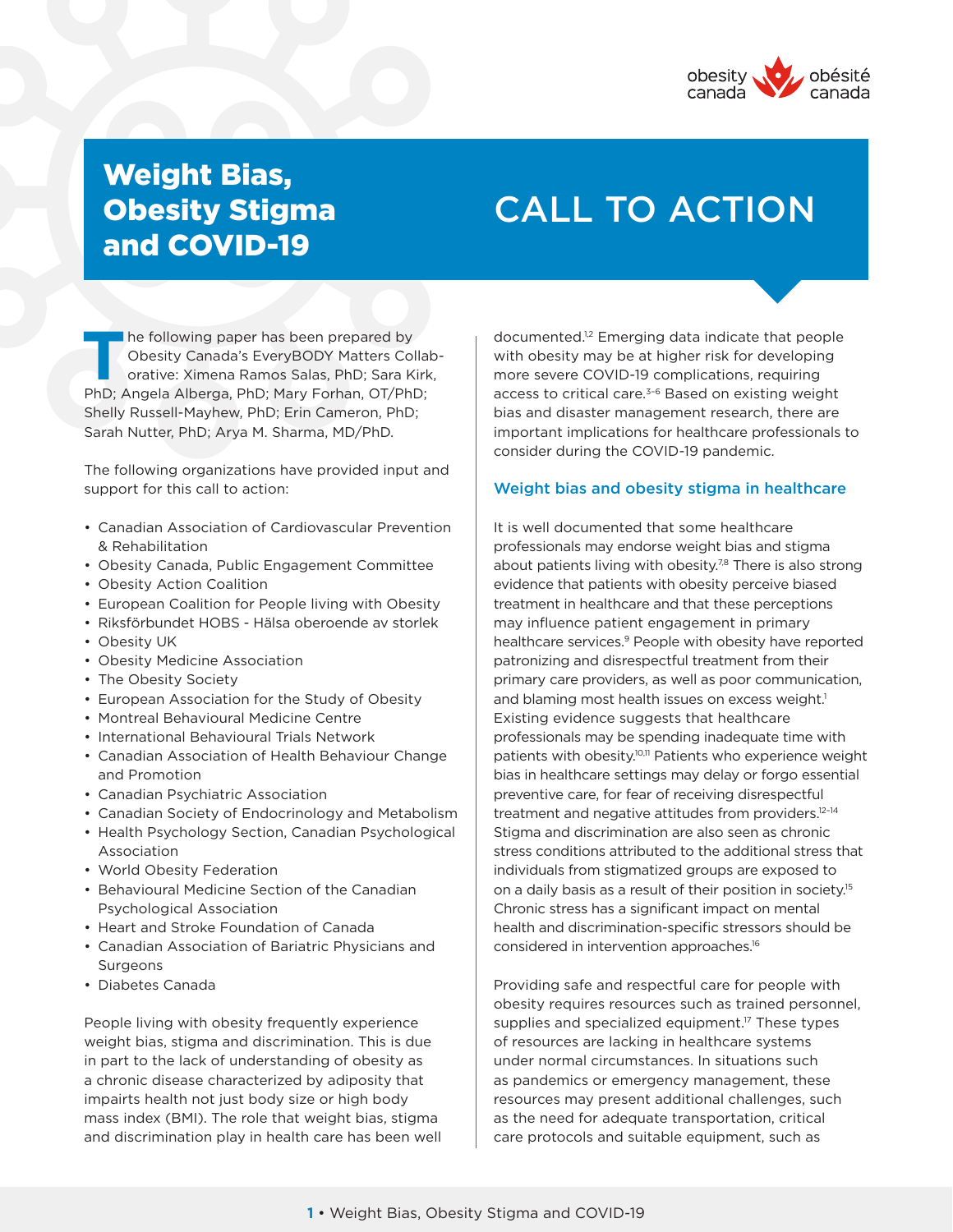beds and chairs in critical care units for people living with obesity.18 Understanding the intersection between social determinants of health, vulnerability to infectious disease pandemics, obesity and stigma is essential for public health interventions.<sup>19</sup> While research on the specific needs of people living with obesity is needed to inform public health pandemic responses, we can infer from previously published literature some potential implications for people with obesity in relation to COVID-19:

- Persons living with obesity may avoid or delay accessing healthcare services when experiencing COVID-19 symptoms for fear of experiencing weight bias and stigma. This may have implications for the level of testing, treatment, and care that patients receive when presenting to hospitals with COVID-19 symptoms. For example, the severity of the coronavirus disease progression may have escalated much further requiring more acute and invasive interventions for people living with obesity.
- Healthcare professionals may act upon biased beliefs and attitudes that may impact the care that people with obesity receive during the COVID-19 pandemic. For example, unconsciously, healthcare professionals may not spend adequate time with patients with COVID-19 who have obesity, which may result in less surveillance of patients with obesity. This could also, in extreme cases, lead to care being denied for people with obesity if resources are under strain. Furthermore, healthcare professionals may demonstrate explicit weight bias by using stigmatizing language or communicating in a judgemental manner with patients living with obesity.
- Healthcare settings may lack adequate protective equipment and other healthcare tools to accommodate staff and patients affected by obesity. This may result in higher risk of spreading of COVID-19 to persons living with obesity (both healthcare professionals and patients).

### What can healthcare providers, policy makers and researchers do in the midst of the COVID-19 pandemic:

1. Healthcare providers should recognize that past experiences of weight bias may prevent people living with obesity from reaching out for help with COVID-19 symptoms. Delays in accessing care may have consequences for the severity of the disease and implications for critical care needs in people with obesity.<sup>20</sup>

- 2. Weight bias may negatively affect health professionals' attitudes and behaviours toward individuals living with obesity. Healthcare providers should assess and reflect on their own attitudes and beliefs related to obesity.12,21–23 We recommend the Implicit Weight Bias Test (https:// implicit.harvard.edu/implicit/).
- 3. Healthcare providers should avoid using stigmatizing language $24$  and practices,<sup>1</sup> recognize the complexity of obesity and promote health, dignity and respect, regardless of body weight or shape.
- 4. Healthcare providers should avoid making assumptions about a person's weight and their health behaviours.<sup>1,25</sup>
- 5. Healthcare providers should ensure their clinical environment is accessible, safe and respectful to all patients regardless of their weight or size, and ensure they have properly sized equipment (e.g., blood pressure cuffs, protective equipment, chairs, beds) ready in clinical rooms.<sup>17</sup>
- 6. Public health officers who conduct surveillance on COVID-19 should also investigate the implications of obesity for COVID-19 disease morbidity and mortality.
- 7. Public health researchers should investigate the impact of the COVID-19 pandemic on obesity prevalence and complications, as well as the impact of COVID-related health care system strain (e.g. deferring of non-urgent procedures) on obesity treatment.
- 8. Researchers should report findings beyond body mass index (BMI) when studying the surveillance of COVID-19 and obesity (e.g., pre-existing health conditions and/or disease states, quality of life, socioeconomic status, race, quality of care and timely access to care in hospital, etc.).
- 9. Health services policy makers should work with scientists to ensure that COVID-19 responses reflect emerging evidence about obesity as a potential risk factor for COVID-19 complications and allocate resources to help healthcare professionals to support high-risk populations including people living with obesity.
- 10.Considering that weight bias and stigma impact morbidity and mortality at the population level, governments should develop policies to prevent weight bias and stigma in healthcare settings.<sup>26,27</sup>